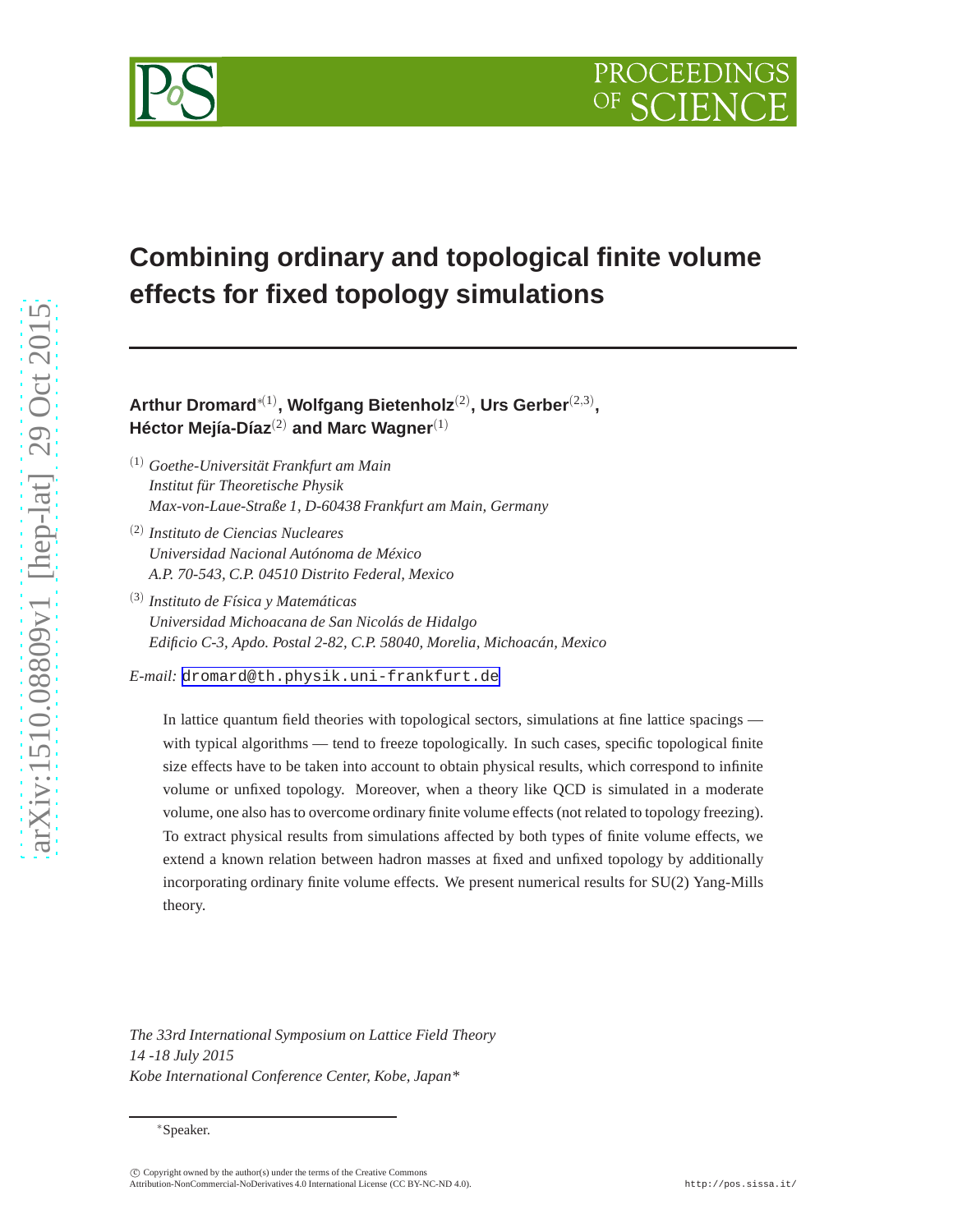# <span id="page-1-0"></span>**1. Introduction**

In order to extrapolate simulation results in lattice QCD to the continuum limit, the lattice spacing is made as small as possible. However, for an algorithm like Hybrid Monte Carlo, this implies an increase of the topological auto-correlation time, and finally a freezing of the topological charge, for any lattice discretisation [1]. In the case of chirally symmetric fermions, such as overlap fermions, the Monte Carlo history tends to get stuck in one topological sector even for rather large lattice spacing, see  $e.g.$  Refs.  $[2, 3]$ . In specific cases it might be motivated to fix topology on purpose. For example when using a mixed action setup with overlap valence and Wilson sea quarks, one observes an ill-behaved continuum limit due to different near zero-modes in the sea and valence quark sector [4]. Extracting physically meaningful results from the topologically trivial sector could be a solution.

There are several strategies to deal with this problem. The method we are interested in is based on a relation between the physical mass of a hadron and its fixed topology counterpart [5– 7]. This method has already been tested with success in various models [8–17]. So far ordinary finite volume effects have been neglected. However, also these effects can be important for QCD simulations with light pions. Here we describe an extension of the method of Ref. [5], combining both topological and ordinary finite volume effects for SU(*N*) Yang-Mills theories, as well as QCD, as anticipated in Ref. [18]. After a brief discussion of ordinary finite volume effects and the method used to extract masses from fixed topology, we present the extended equations and the results of a numerical test in SU(2) Yang-Mills theory.

#### **2. Ordinary finite volume effects**

The difficulties in lattice simulations related to finite volume effects are well-known. A finite volume with periodic boundary conditions allows the particle to interact with its own copies. This artificial interaction causes a shift in the value of the mass obtained by simulations.

This mass shift has been rigorously analysed in Ref. [19]. Different results were obtained for SU(*N*) gauge theory and for QCD, due to the different masses of the lightest stable particle, namely the  $0^{++}$  glueball and the pion. For Yang-Mills theories one obtains

$$
M(L) - M(L = \infty) \propto \frac{1}{L} \exp\left(-\frac{\sqrt{3}m_{g}L}{2}\right),
$$
\n(2.1)

where  $m_g$  is the mass of the lightest glueball,  $(J^{PC} = 0^{++})$  and *L* is the spatial extent of the lattice. The corresponding QCD relation reads

$$
m_{\pi}(L) - m_{\pi}(L = \infty) \propto \frac{1}{L} K_1(m_{\pi}L) , \qquad (2.2)
$$

where  $m_{\pi}$  is the pion mass and  $K_1$  the modified Bessel function. We confronted eq. (2.1) with lattice SU(2) Yang-Mills results for the static quark-antiquark potential  $\hat{\mathcal{V}}_{q\bar{q}}$  (hats denote quantities in lattice units). For this purpose, we computed  $\hat{\mathcal{V}}_{q\bar{q}}(\hat{r}=3)$  in the volumes  $\hat{V}=\hat{L}^4$ ,  $\hat{L}=11,12,\ldots,16$ and 18, based on 4000 configurations in each volume.<sup>1</sup> The results are in excellent agreement with

<sup>&</sup>lt;sup>1</sup>The same set of configurations was used for the results reported in Section 3 to 5. Identifying the Sommer parameter  $r_0$  with 0.46 fm one obtains a lattice spacing of  $a \approx 0.073$  fm.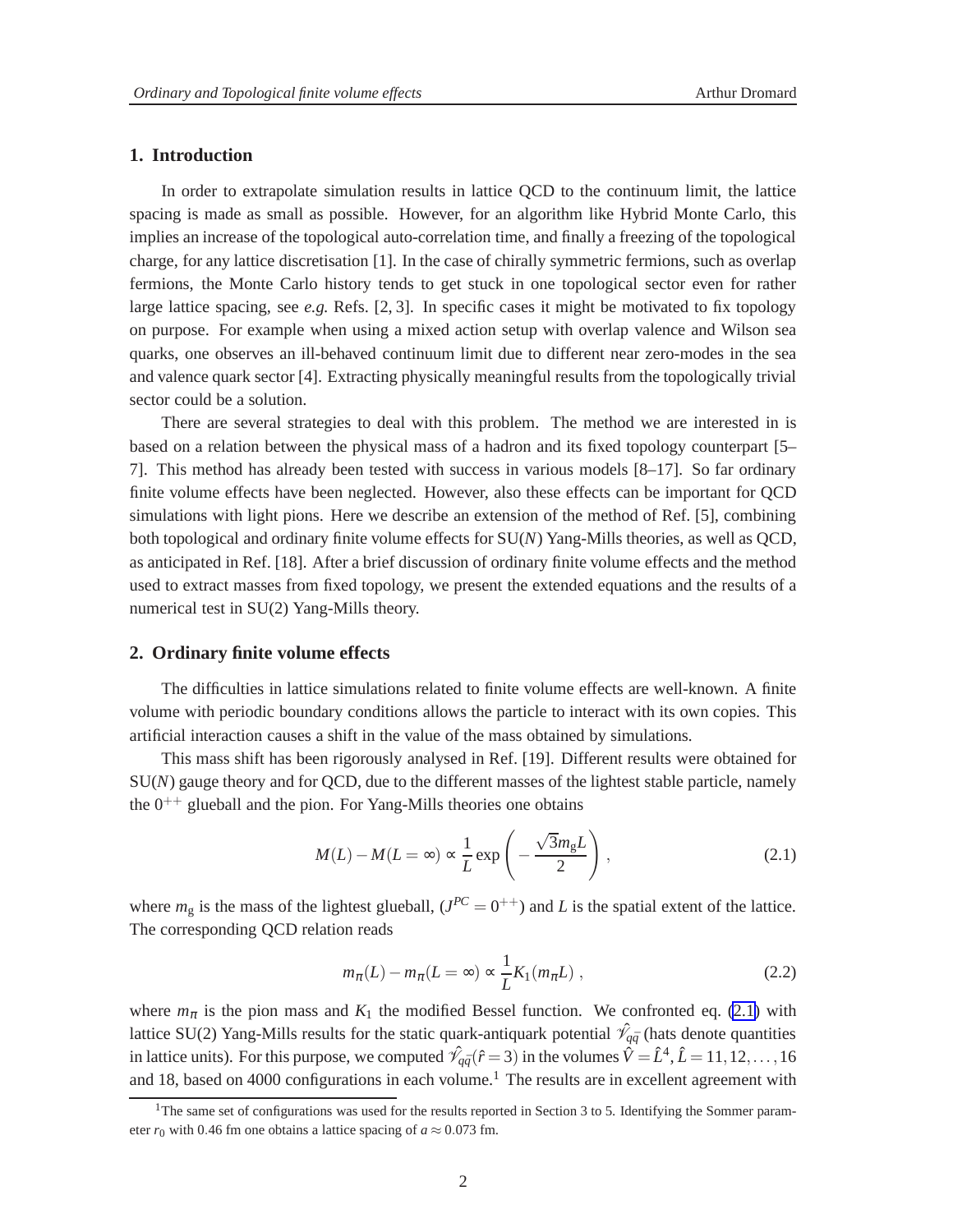<span id="page-2-0"></span>the theory. For  $\hat{L} \ge 14$  the finite volume effects are negligible, but in smaller volumes they have to be taken into account. From the fit of eq. ([2.1](#page-1-0)) to the lattice results we can extract the glueball mass to a good precision,  $\hat{m}_g = 0.74(4)$  (cf. Figure 2 in [18]) This is in excellent agreement with the result obtained by a standard lattice computation of a glueball 2-point correlation function,  $\hat{m}_{\rm g} = 0.723(23)$  [20].

### **3. Topological finite volume effects**

Fixing the topology, *i.e.* the restriction to only one topological sector, entails additional typically even stronger finite volume effects. A relation between a physical hadron mass *M* and the hadron mass  $M_{Q,V}$  obtained at fixed topological charge  $Q$ , in a finite space-time volume *V*, has been derived in Ref. [5],

$$
M_{Q,V} = M + \frac{1}{2\chi_t V} M^{(2)} \left( 1 - \frac{Q^2}{\chi_t V} \right) + \mathcal{O}\left(\frac{1}{(\chi_t V)^2}\right),\tag{3.1}
$$

where  $M^{(2)}$  is the second derivative of M with respect to the vacuum angle  $\theta$ , at  $\theta = 0$ , and  $\chi_t$  is the topological susceptibility. One can see that fixed topology causes finite volume effects, which are only suppressed by powers of the inverse volume.

In practice, the physical mass  $M$  can be extracted by a fit of eq.  $(3.1)$  to numerical results for *MQ*,*<sup>V</sup>* in various volumes and topological sectors. This method has been tested in Refs. [7– 18] with success. The static potential  $\hat{\mathcal{V}}_{q\bar{q},Q,V}$  has been computed for different separations ( $\hat{r}$  = 1...6) in different topological sectors,  $|Q| = 0, 1, 2$ , and various volumes,  $\hat{V} = 14^4, 15^4, 16^4, 18^4$ . Figure 1 shows  $\hat{\mathcal{V}}_{q\bar{q},Q,V}(\hat{r}=3)$ ; there is a clear distinction between topological sectors, especially in small volumes. This calls for an indirect method to extract physical results. The curves represent a global fit of eq. (3.1) to the numerical results, which is of good quality,  $\chi^2/\text{d.o.f.} \lesssim 1$ . The extrapolated potential  $\hat{\mathcal{V}}_{q\bar{q}}(\hat{r}=3) = 0.1646(2)$  is in excellent agreement with the corresponding straight computation at unfixed topology,  $\hat{\mathcal{V}}_{q\bar{q}}(\hat{r}=3) = 0.16455(7)$ .



**Figure 1:** The static potential (in lattice units),  $\hat{\mathcal{V}}_{q\bar{q},Q,V}(\hat{r}=3)$ , as a function of the inverse lattice volume,  $1/\hat{V}$ . The curves represent the fit of eq. (3.1) to the lattice results in the volumes  $\hat{V} = 14^4, 15^4, 16^4, 18^4$ .

In  $\sigma$ -model studies, also  $\hat{\chi}_t$  could be evaluated well in this manner [13, 16]. In 4d Yang-Mills theory, however, the determination of  $\hat{\chi}_t$  turned out to be plagued by large statistical errors. A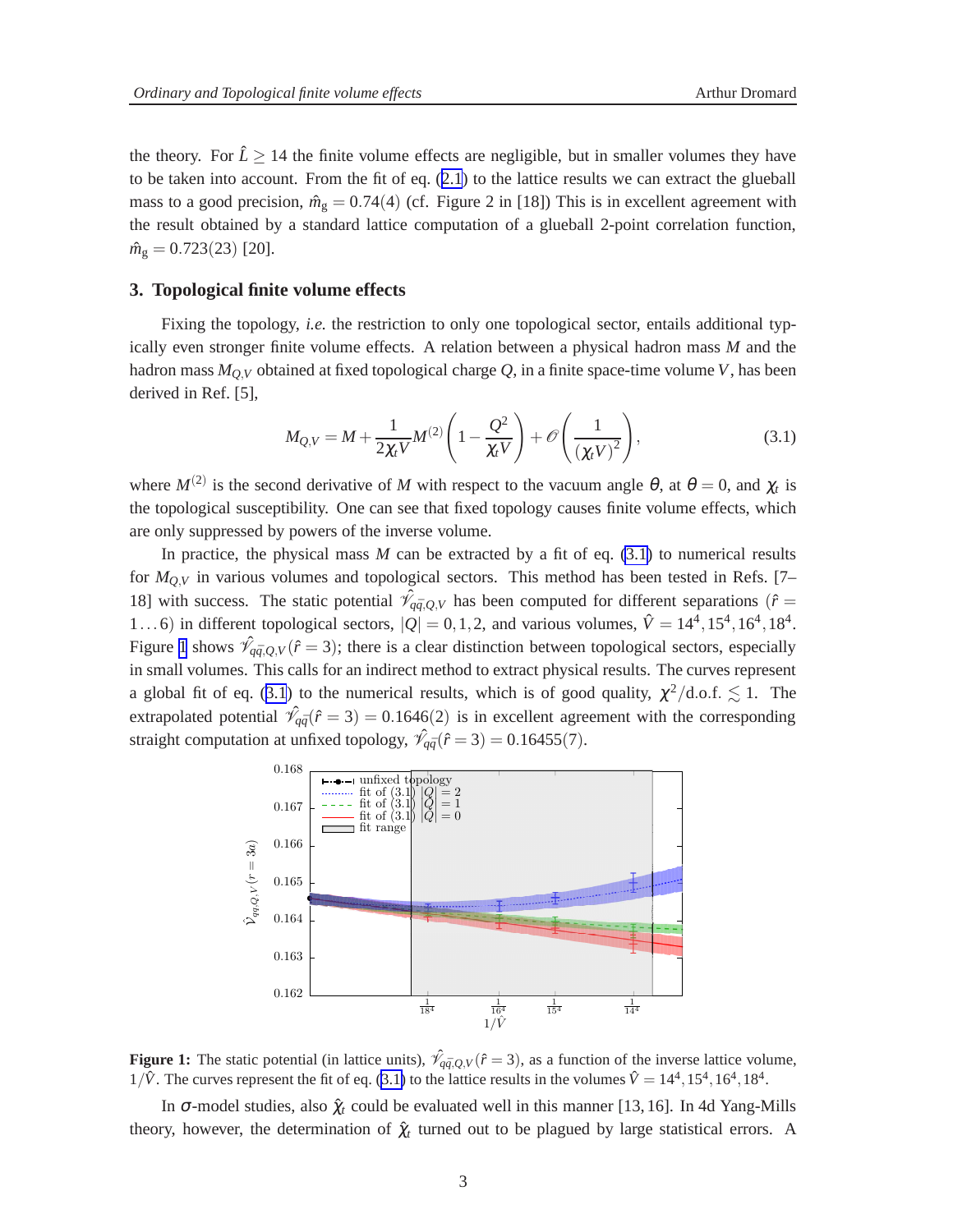more promising method for that purpose has been suggested in Ref. [6], which showed that the correlation of the topological charge density  $q(x)$  at fixed topology behaves as

$$
\langle q(x)q(0)\rangle_{Q,V} \underset{|x|\to\infty}{\approx} -\frac{\chi_t}{V} \left(1 - \frac{Q^2}{\chi_t V}\right) + \mathcal{O}\left(\frac{1}{V^2}\right). \tag{3.2}
$$

Eq. (3.2) implies that — at a large separation  $|x|$  — the correlation  $\langle q(x)q(0)\rangle_{Q,V}$  should reach a plateau, and that its value determines  $\chi_t$ . The advantage of this method is the need of only one volume and one topological sector.

Figure 2 has been generated in the volume  $\hat{V} = 16^4$ , based on an all-to-all computation of the correlator. This was carried out after performing 8 cooling sweeps, in order to smooth out the ultra-violet fluctuations without destroying the topological structure. Each fit of the plateau works with  $\chi^2/\text{d.o.f.} \approx 1$ . This suggests that this method is promising indeed.



**Figure 2:** The correlation  $\langle q_x q_0 \rangle_{|Q|}$  as a function of the on-axis separation  $|x|$ , after 8 cooling sweeps, for the lattice volume  $\hat{V} = 16^4$ .

### **4. Combining topological and ordinary finite volume effects**

The results in Section 3 were obtained for volumes where ordinary finite volume effects are negligible. This was rather easy, as SU(2) theory is a special case since even the lightest glueball has a considerable mass, which implies strongly suppressed ordinary finite volume effects. As indicated in Section [2](#page-1-0), and applied in Section [3,](#page-2-0) one has to discard volumes with  $\hat{L}$  < 14, *i.e.* box sizes  $L \lesssim 1$  fm. On the other hand, in QCD the lightest particle is the pion, which is much lighter than any glueball in SU(2) Yang-Mills theory. Therefore one expects persistent ordinary finite volume effects up to larger lattices.

In order to understand how eq. [\(3.1\)](#page-2-0) is affected by ordinary finite volume effects, we also computed the static  $q\bar{q}$ -potential for smaller lattices,  $\hat{L}$  < 14, which are affected by significant finite volume effects. In Figure [3](#page-4-0) we show results for seven volumes in the range  $11^4 \dots 18^4$ , for  $|Q| = 0, 1$  and 2. The lines represent the fit of the formula [\(3.1\)](#page-2-0) in volumes  $\hat{V} > 13^4$ . For these volumes, this equation is well compatible with our data. For smaller volumes, however, the discrepancies are significant and clearly show that ordinary finite volume effects have to be taken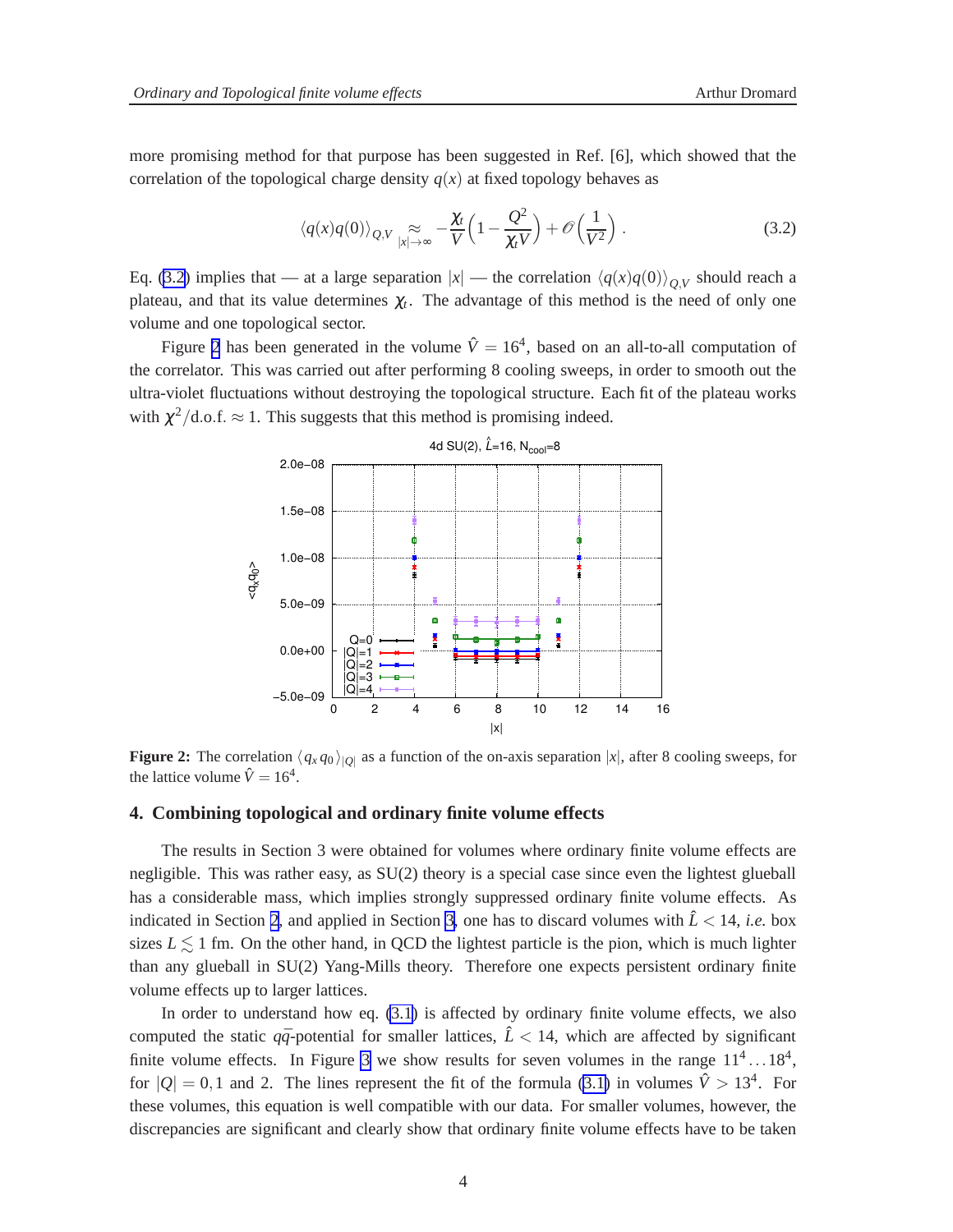<span id="page-4-0"></span>

**Figure 3:**  $\hat{\mathcal{V}}_{q\bar{q},Q,V}(\hat{r}=3)$  as a function of  $1/\hat{V}$ . The curves represent the fit of eq. [\(3.1\)](#page-2-0) to the lattice results in the four largest volumes,  $\hat{V} = 14^4, 15^4, 16^4, 18^4$ . There is are sizable discrepancies between these curves and the lattice data in the smaller volumes,  $\hat{V} = 11^4, 12^4, 13^4$ .

into account. Therefore it is highly desirable to combine eq. [\(3.1](#page-2-0)) with eq. ([2.1\)](#page-1-0) or [\(2.2\)](#page-1-0), in order to obtain a formula which captures both ordinary *and* topological finite size effects. Comparing the topological sectors, one notices that the difference between the curve and the data is larger for topological charge  $Q = 0$  than for  $|Q| = 1, 2$ . For the latter the finite volume effects seem negligible. This different behaviour underlines the topological charge dependence of ordinary finite volume effects at fixed topology.

To derive such expressions, one first has to compute ordinary finite volume effects also at non-vanishing  $\theta$  angles, using equations analogous to [\(2.1](#page-1-0)) or [\(2.2\)](#page-1-0). To this end, we employed the Lüscher method [19], which is universal and therefore applicable to SU(*N*) Yang-Mills theory. Starting from the finite volume equation at fixed  $\theta$ , one has to perform a calculus similar the one leading to eq. ([3.1](#page-2-0)), see Ref. [7]. In Yang-Mills theory, the expression, which captures both types of finite volume effects, is

$$
M_{Q,L} \approx M + \frac{1}{2\chi_t V} M^{(2)} \left( 1 - \frac{Q^2}{\chi_t V} \right) - \frac{A}{L} \exp\left( -\frac{\sqrt{3}m_g L}{2} \right)
$$
  
+ 
$$
\frac{1}{2\chi_t V} \left( B - A\sqrt{3}m_g^{(2)} \right) \left( 1 - \frac{Q^2}{\chi_t V} \right) \exp\left( -\frac{\sqrt{3}m_g L}{2} \right) ,
$$
(4.1)

where  $M_{OL}$  is a hadron mass in a finite volume in one topological sector, whereas M and  $m<sub>g</sub>$  are the physical mass (at infinite volume and  $\theta = 0$ ) of the hadron and the  $0^{++}$  glueball. *A* and *B* are coefficients, which are independent of *V* and *Q*, and (2) denotes the second derivative with respect to  $\theta$  at  $\theta = 0$ . The corresponding formula for the pion mass in QCD reads

$$
m_{\pi,Q,L} \approx m_{\pi} + \frac{m_{\pi}^{(2)}}{2\chi_{t}V} \left(1 - \frac{Q^{2}}{\chi_{t}V}\right) + \frac{3}{16\pi^{2}} \frac{m_{\pi}^{2}}{F_{\pi}^{2}} \frac{K_{1}(x)}{x} + \frac{m_{\pi}^{(2)}E}{2\chi_{t}V} \left(1 - \frac{2Q^{2}}{\chi_{t}V}\right) \frac{K_{1}(x)}{x} + \frac{3}{32\pi^{2}\chi_{t}V} \frac{m_{\pi}^{2}}{F_{\pi}^{2}} \left(1 - \frac{Q^{2}}{\chi_{t}V}\right) \left[\left(\frac{m_{\pi}^{(2)}}{m_{\pi}} - 2\frac{F_{\pi}^{(2)}}{F_{\pi}}\right) \frac{K_{1}(x)}{x} - \frac{1}{2} \frac{m_{\pi}^{(2)}}{m_{\pi}} \left(K_{0}(x) + K_{2}(x)\right)\right],
$$
\n(4.2)

where  $F_{\pi}$  is the pion decay constant, *E* is another constant (independent of *V* and *Q*),  $K_n$  is the modified Bessel function and  $x = m<sub>\pi</sub>L$ .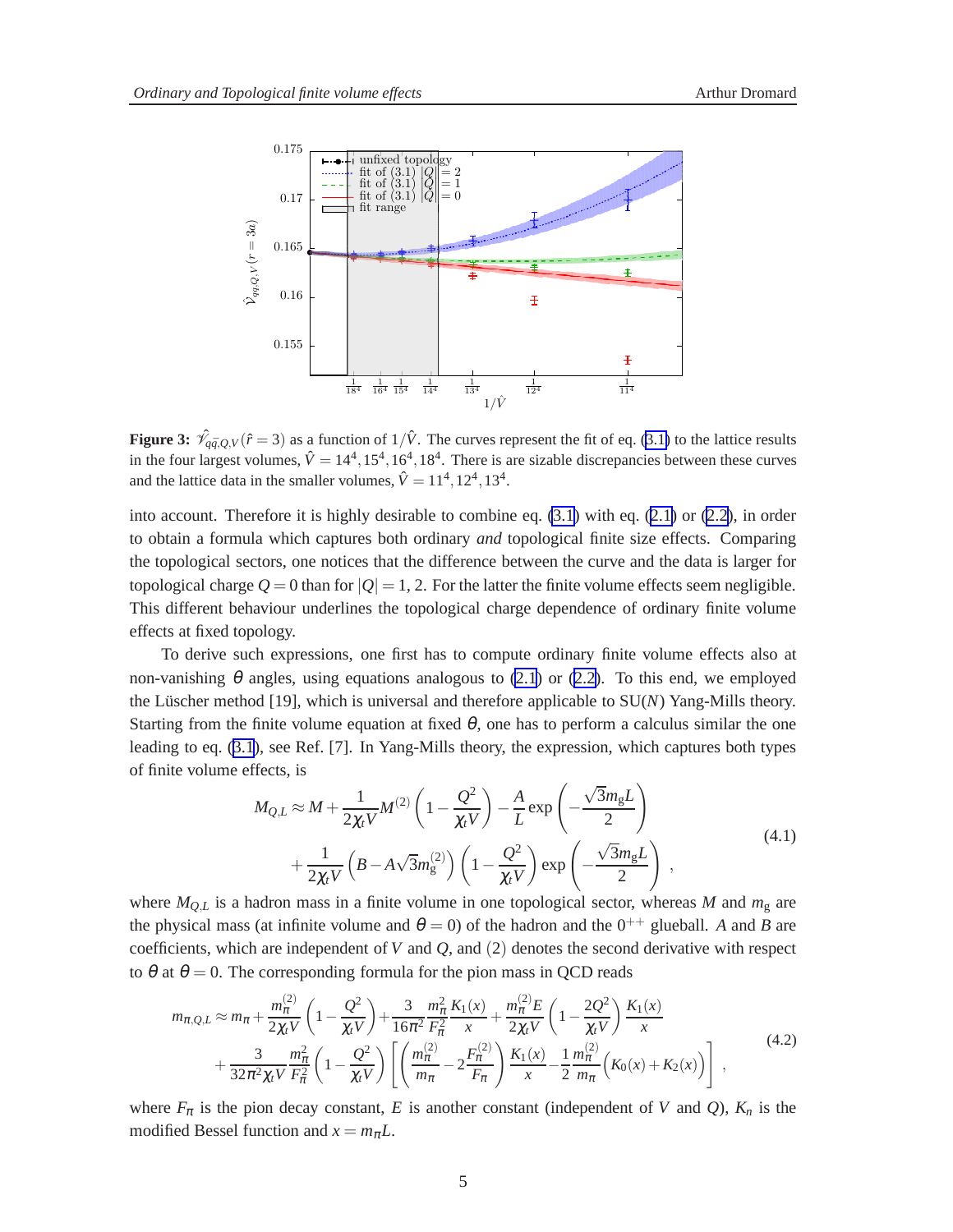|                                                                           | $(\hat{r}=3)$                       | $\hat{m}_{\rm o}$ | $\hat{\chi}_t \times 10^5$ |
|---------------------------------------------------------------------------|-------------------------------------|-------------------|----------------------------|
| fit based on eq. $(4.1)$                                                  | $0.16437(15)$ $0.67(10)$ $9.5(2.0)$ |                   |                            |
| result at unfixed topology $[20, 21]$   0.16455(7)   0.723(23)   7.0(0.9) |                                     |                   |                            |

**Table 1:** Results for the static potential  $\hat{\mathcal{V}}_{q\bar{q}}(\hat{r}=3)$ , the mass  $\hat{m}_g$  of the  $J^{PC}=0^{++}$  glueball and the topological susceptibility  $\hat{\chi}_t$ , obtained by a fit of eq. ([4.1\)](#page-4-0) to fixed topology lattice results for  $\hat{\mathcal{V}}_{q\bar{q},Q,V}(\hat{r}=3)$ .

## **5. Numerical test in SU(2) gauge theory**

Figure 4 shows the same data points as Figure [3](#page-4-0), but now with a fit according to eq. ([4.1\)](#page-4-0), which includes the ordinary finite volume effects. The fitting parameters are  $\hat{M},\hat{M}^{(2)},\hat{m}_g,\hat{m}_g^{(2)},A,B$  and  $\hat{\chi}_t$ . We see that eq. ([4.1](#page-4-0)) matches the data very well, with  $\chi^2/\text{d.o.f.} < 1$ ; the explicit results are given in Table 1. They all agree with the literature, albeit with considerable errors for  $\hat{m}_g$  and  $\hat{\chi}_t$ . In particular, for the topological susceptibility the error is larger than 20%, hence for that quantity a different approach should be used, such as the method discussed in Section [3](#page-2-0). Nevertheless the evaluation of  $\hat{\mathcal{V}}_{q\bar{q}}$  is achieved to a high precision, with an error below 0.1%.



**Figure 4:**  $\hat{\mathcal{V}}_{q\bar{q},Q,V}(\hat{r}=3)$  as a function of  $1/\hat{V}$ . The curves represent the fit of eq. [\(4.1\)](#page-4-0) to the lattice results in all volumes  $\hat{V} = 11^4, \dots, 18^4$ . We obtain very good agreement, even at small volumes and  $Q = 0$ .

To conclude, we have included ordinary finite volume effects in a relation between a hadron mass at fixed topology and finite volume, and the corresponding physical mass. We successfully tested this new relation in SU(2) Yang-Mills theory for the static quark-antiquark potential. Due to this extension, the method becomes more promising in QCD applications. This is currently under investigation.

#### **Acknowledgements**

A.D. and M.W. acknowledge support by the Emmy Noether Programme of the DFG (German Research Foundation), grant WA 3000/1-1. W.B., U.G. and H.M.-D. acknowledge support by the Consejo Nacional de Ciencia y Tecnología (CONACYT) through projects CB-2010/155905 and CB-2013/222812, as well as DGAPA-UNAM, grant IN107915.